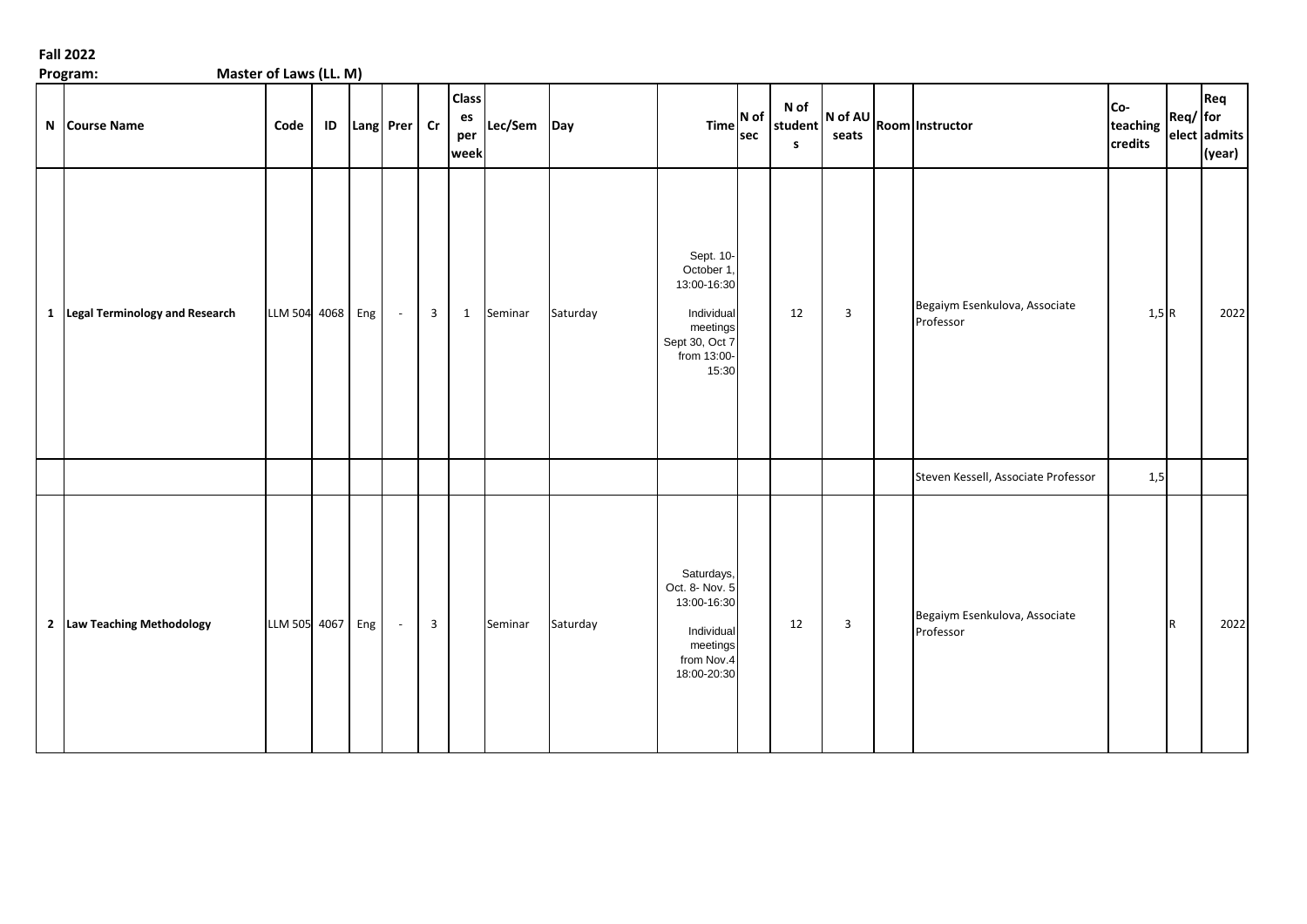| 3              | <b>History and Philosophy of Law</b> | LLM 601 4069 Eng |  | $\overline{\phantom{a}}$    | 3               | 1              | Seminar | Saturday  | Nov. 19-<br>Dec.10<br>9:00-12:30<br>Individual<br>meetings from<br>Dec.7, 14<br>18:00-20:30  | 12 | 3            | Kamila Mateeva, Associate<br>Professor              |              | 2R  | 2022 |
|----------------|--------------------------------------|------------------|--|-----------------------------|-----------------|----------------|---------|-----------|----------------------------------------------------------------------------------------------|----|--------------|-----------------------------------------------------|--------------|-----|------|
|                |                                      |                  |  |                             |                 |                |         |           |                                                                                              |    |              | Begaiym Esenkulova, Associate<br>Professor          |              |     |      |
|                | 4 Law and Economics                  | LLM 502 4066 Eng |  | $\overline{\phantom{a}}$    | 3               | $\overline{2}$ | Seminar | Saturday  | Nov.12-Dec.3,<br>13:00-16:30<br>Individual<br>meetings from<br>Nov 25, Dec. 2<br>13:00-15:30 | 12 | 3            | Nicholas Mazik, Associate Professor                 |              | 2R  | 2022 |
|                |                                      |                  |  |                             |                 |                |         |           |                                                                                              |    |              | Sinniah Pillai Jayarethanam,<br>Associate Professor | $\mathbf{1}$ |     |      |
|                | 5 Individual student research I      | LLM 510 4063 Eng |  | $\overline{\phantom{a}}$    | $\mathbf{3}$    | 1              | Seminar | Thursday  | 15:35                                                                                        | 12 | $\mathbf{3}$ | Saniia Toktogazieva, Associate<br>Professor         |              | R   | 2022 |
|                | 6 Individual student research III    | LLM 530 4276 Eng |  | $\mathcal{L}_{\mathcal{A}}$ | $\mathbf{3}$    | $\sim$         | Seminar | Monday    | 15:35                                                                                        | 20 | $\mathbf{3}$ | Kamila Mateeva, Associate<br>Professor              |              | IR. | 2021 |
| $\overline{7}$ | <b>Master Thesis</b><br>Paper I      | LLM 531 4275 Eng |  | <b>LLM</b><br>520           | $6\overline{6}$ | $\mathbf{1}$   | Seminar | Wednesday | 15:35                                                                                        | 20 | $\mathbf{3}$ | Elida Nogoibaeva, Associate<br>Professor            |              | 3R  | 2021 |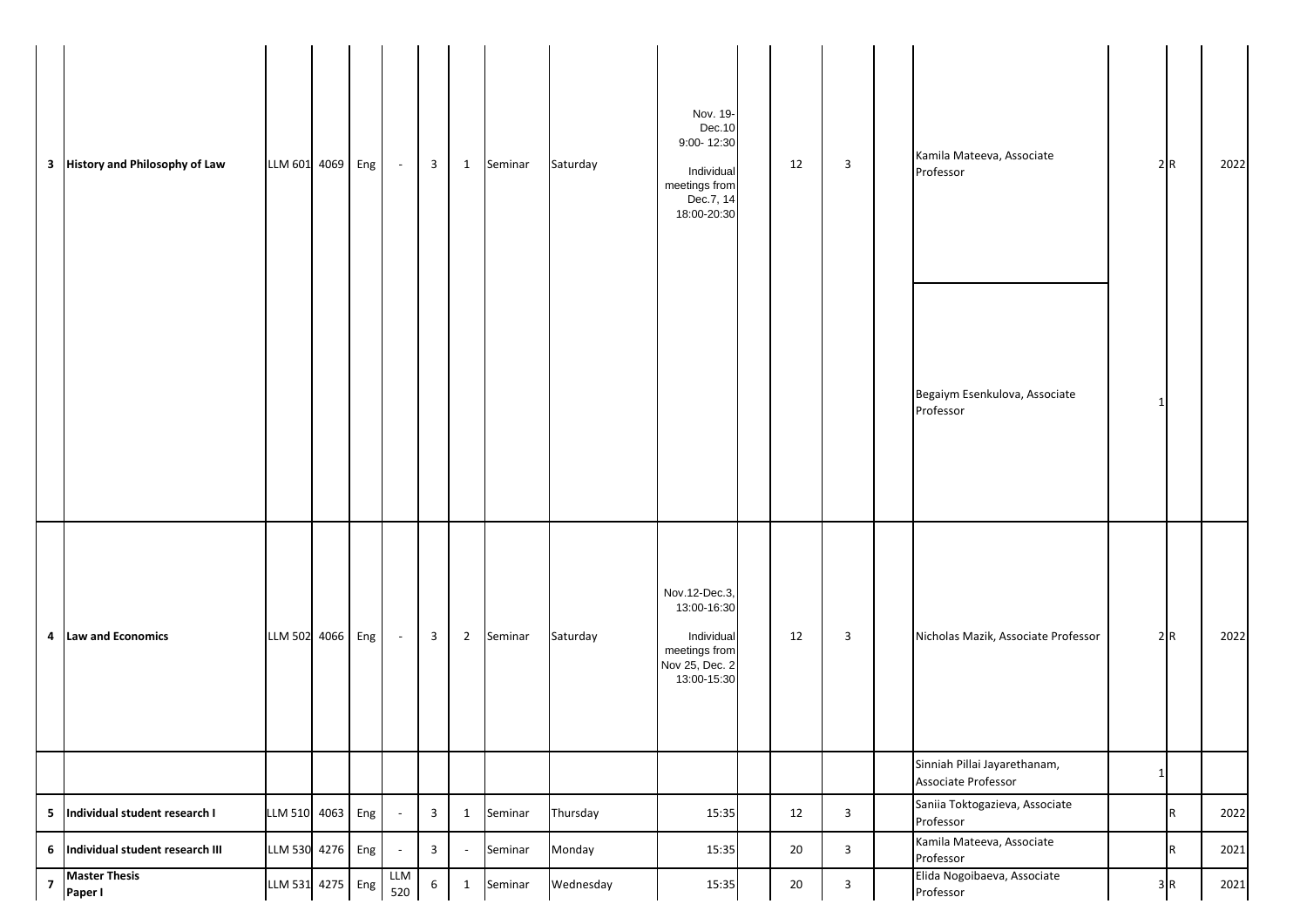|  |                                                                                                  |                           |          |            |                       |                |                |                    |                     |                                                               |                |                | Kanykei Kasybekova, Assistant<br>Professor   | 3 |    |
|--|--------------------------------------------------------------------------------------------------|---------------------------|----------|------------|-----------------------|----------------|----------------|--------------------|---------------------|---------------------------------------------------------------|----------------|----------------|----------------------------------------------|---|----|
|  |                                                                                                  |                           |          |            |                       |                |                | Lecture            | Tuesday             | 9:25                                                          | $\overline{7}$ | $\overline{3}$ | Kamila Mateeva, Associate<br>Professor       |   |    |
|  | 8 Theory of Law                                                                                  | <b>LLM</b><br>501         |          | 4070 Eng   |                       | 6              | $\overline{2}$ | Seminar            | Thursday            | 9:25                                                          | 3              | $\overline{2}$ |                                              |   |    |
|  |                                                                                                  |                           |          |            |                       |                |                |                    | Thursday            | 10:50                                                         | 4              | $\mathbf{1}$   |                                              |   |    |
|  | <b>International Human Rights Law</b>                                                            | <b>LLM</b><br>522         |          | 4278 Eng   |                       | 6              | $\overline{2}$ | Lecture            | Monday              | 14:10                                                         | $\overline{7}$ | 3              | Saniia Toktogazieva, Associate<br>Professor  |   |    |
|  |                                                                                                  |                           |          |            |                       |                |                | Seminar            | Wednesday           | 14:10                                                         |                |                |                                              |   |    |
|  | <b>International Trade Law</b>                                                                   | LLM/<br>MBA-<br>524       |          | 4246 Eng   |                       | 3              |                |                    |                     | Sep 20, 21, 22,<br>23, 26, 27, 28,<br>29<br>17.00-19.30       | $\overline{7}$ | 3              | Lukasz Gruszczynski, Associate<br>Professor  |   | F. |
|  | <b>Democracy in Dark Times</b>                                                                   | <b>LLM 534</b>            | 4344 Eng |            |                       | 6              | 2              | Lecture            | Monday              | 18:00                                                         | $\overline{7}$ | 3              | Saniia Toktogazieva, Associate<br>Professor  |   |    |
|  |                                                                                                  |                           |          |            |                       |                |                | Seminar            | Wednesday           | 18:00                                                         |                |                | Gorkem Atsungur, Associate Professor         |   |    |
|  | <b>Investment Law and Sustainable</b>                                                            | LLM 514 4065 Eng          |          |            |                       | 6              | $\overline{2}$ | Lecture            | Friday              | 15:35                                                         | 5              | 3              | Begaiym Esenkulova, Associate<br>Professor   |   | E  |
|  | <b>Development</b>                                                                               |                           |          |            |                       |                |                | Seminar            | Friday              | 17:00                                                         |                |                |                                              |   |    |
|  | <b>Offshore financial centers:</b><br>challenges, contemporary issues and<br>fundamental notions | LLM/<br><b>MBA</b><br>562 |          | 4618 Eng   |                       | 3              |                |                    |                     | October 10, 12,<br>15, 17, 19, 22<br>M, W, Sat 17:05<br>20:25 | $\overline{7}$ | 3              | Khachik Harutyunyan, Associate<br>Professor  |   | E  |
|  | Human Rights and Health                                                                          | LLM<br>588                |          | <b>ENG</b> | Law<br>110/1<br>14/27 | $\overline{3}$ | $\overline{2}$ | lecture<br>seminar | Friday<br>friday    | October 7 to<br>November 25,<br>14:10:00<br>15:35             | $\overline{7}$ | 3              | Venera Urbaeva, Assistant Professor          |   | e  |
|  | <b>International Migration Law</b>                                                               | LLM<br>585                |          | <b>ENG</b> |                       | 6              | $\overline{2}$ | lecture<br>seminar | Wednesday<br>Friday | 8:00<br>8:00                                                  | $\overline{7}$ | 3              | Salavat Baktybek kyzy, Instructor            |   | e  |
|  | <b>Information Law and Technologies</b>                                                          | LM<br>586                 |          | eng        |                       | 3              | $\mathbf{1}$   | seminar            | Tuesday             | 17:00                                                         | $\overline{7}$ |                | Bekchoro Aliiaskarov,<br>Associate Professor |   |    |